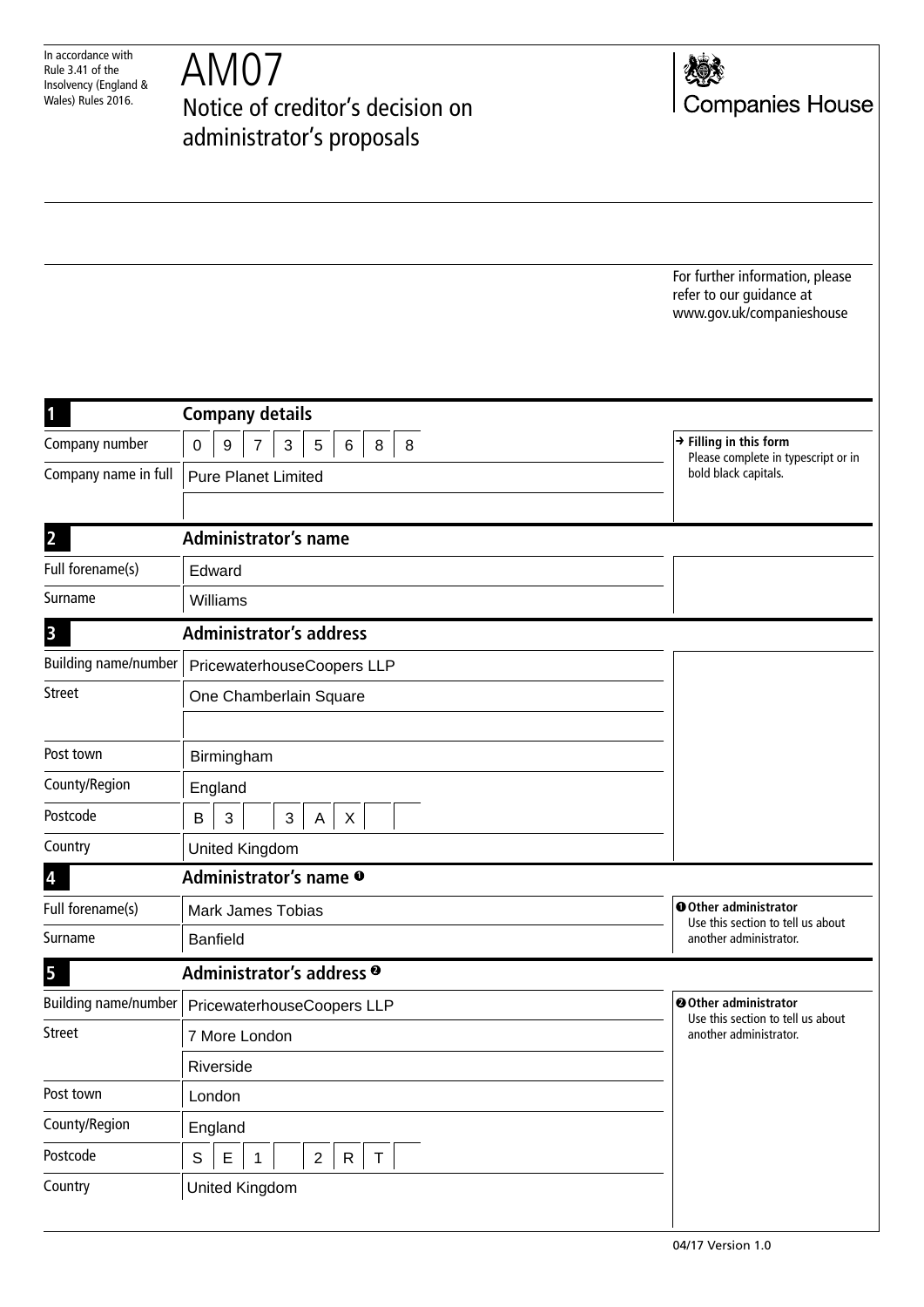| 6                           | Purpose of procedure or meeting                                                                                                                                                                                                                                                                                                                                                                                     |                                                                                                                            |
|-----------------------------|---------------------------------------------------------------------------------------------------------------------------------------------------------------------------------------------------------------------------------------------------------------------------------------------------------------------------------------------------------------------------------------------------------------------|----------------------------------------------------------------------------------------------------------------------------|
|                             | To establish whether:<br>(1) the administrators' proposal dated 13 December 2021 be<br>approved;<br>(2) the administrators be discharged from liability pursuant to<br>Paragraph 98(1) of Schedule B1 to the Insolvency Act 1986 in<br>respect of any action of their as administrators 14 days after they<br>cease to joint administrators of the company;<br>(3) a creditors' committe SHOULD NOT be established. |                                                                                                                            |
|                             | Description of procedure or meeting <sup>®</sup>                                                                                                                                                                                                                                                                                                                                                                    |                                                                                                                            |
|                             | Decision sought by deemed consent.                                                                                                                                                                                                                                                                                                                                                                                  | Whether it was a virtual or physical<br>meeting, some other decision<br>procedure (please describe), or<br>deemed consent. |
| 8                           | <b>Address of meeting</b>                                                                                                                                                                                                                                                                                                                                                                                           |                                                                                                                            |
|                             | If a meeting was held at a physical location, give the address below.                                                                                                                                                                                                                                                                                                                                               |                                                                                                                            |
| <b>Building name/number</b> |                                                                                                                                                                                                                                                                                                                                                                                                                     |                                                                                                                            |
| <b>Street</b>               |                                                                                                                                                                                                                                                                                                                                                                                                                     |                                                                                                                            |
| Post town                   |                                                                                                                                                                                                                                                                                                                                                                                                                     |                                                                                                                            |
| County/Region               |                                                                                                                                                                                                                                                                                                                                                                                                                     |                                                                                                                            |
| Postcode                    |                                                                                                                                                                                                                                                                                                                                                                                                                     |                                                                                                                            |
| Country                     |                                                                                                                                                                                                                                                                                                                                                                                                                     |                                                                                                                            |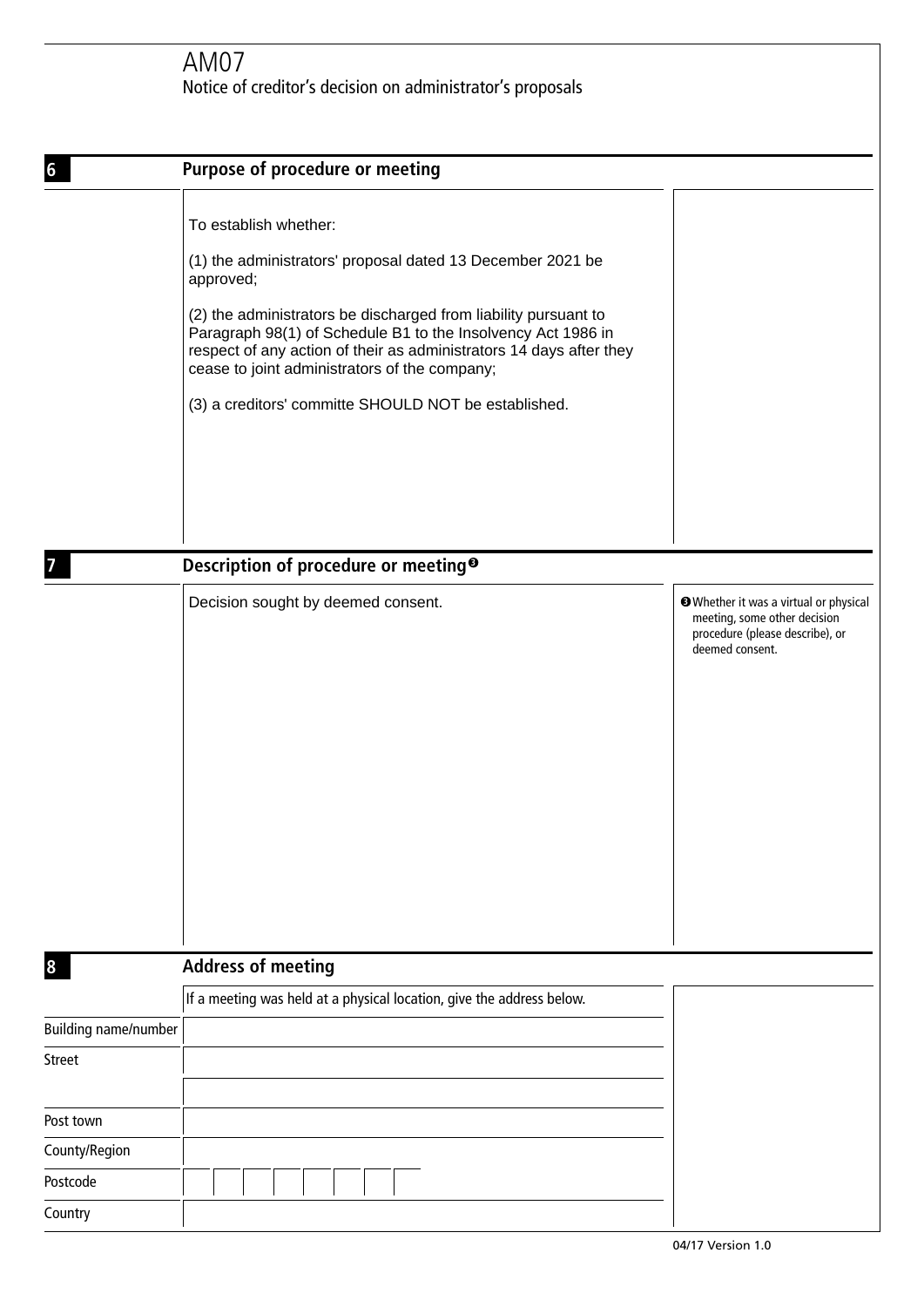## AM07 Notice of creditor's decision on administrator's proposals

| 9  | Other platform for decision procedure or meeting <sup>o</sup>                                                                                                                                                                                                |                                                                                                                                                                             |
|----|--------------------------------------------------------------------------------------------------------------------------------------------------------------------------------------------------------------------------------------------------------------|-----------------------------------------------------------------------------------------------------------------------------------------------------------------------------|
|    | Decision by deemed consent                                                                                                                                                                                                                                   | O If a meeting was not held at (or<br>the decision procedure was not<br>undertaken at) a physical location,<br>tell us what means were used-for<br>example email, videolink |
| 10 | <b>Meeting</b>                                                                                                                                                                                                                                               |                                                                                                                                                                             |
|    | If a meeting was held was the required quorum met?                                                                                                                                                                                                           |                                                                                                                                                                             |
|    | Yes                                                                                                                                                                                                                                                          |                                                                                                                                                                             |
|    | $\square$ No                                                                                                                                                                                                                                                 |                                                                                                                                                                             |
| 11 | <b>Details of creditors' decisions</b>                                                                                                                                                                                                                       |                                                                                                                                                                             |
|    | Details of decisions including any modifications to the proposals approved by<br>the creditors are as follows:                                                                                                                                               |                                                                                                                                                                             |
|    | 1) THAT the administrators' proposal dated 13 December 2021 be<br>approved;                                                                                                                                                                                  |                                                                                                                                                                             |
|    | (2) THAT the administrators be discharged from liability pursuant to<br>Paragraph 98(1) of Schedule B1 to the Insolvency Act 1986 in<br>respect of any action of their as administrators 14 days after they<br>cease to joint administrators of the company; |                                                                                                                                                                             |
|    | (3) THAT a creditors' committe SHOULD NOT be established.                                                                                                                                                                                                    |                                                                                                                                                                             |
| 12 | Details of any resolutions passed                                                                                                                                                                                                                            |                                                                                                                                                                             |
|    | Give details of any resolutions which were passed.                                                                                                                                                                                                           |                                                                                                                                                                             |
|    | Not applicable                                                                                                                                                                                                                                               |                                                                                                                                                                             |
|    |                                                                                                                                                                                                                                                              |                                                                                                                                                                             |
|    |                                                                                                                                                                                                                                                              |                                                                                                                                                                             |
|    |                                                                                                                                                                                                                                                              |                                                                                                                                                                             |
|    |                                                                                                                                                                                                                                                              |                                                                                                                                                                             |
|    |                                                                                                                                                                                                                                                              |                                                                                                                                                                             |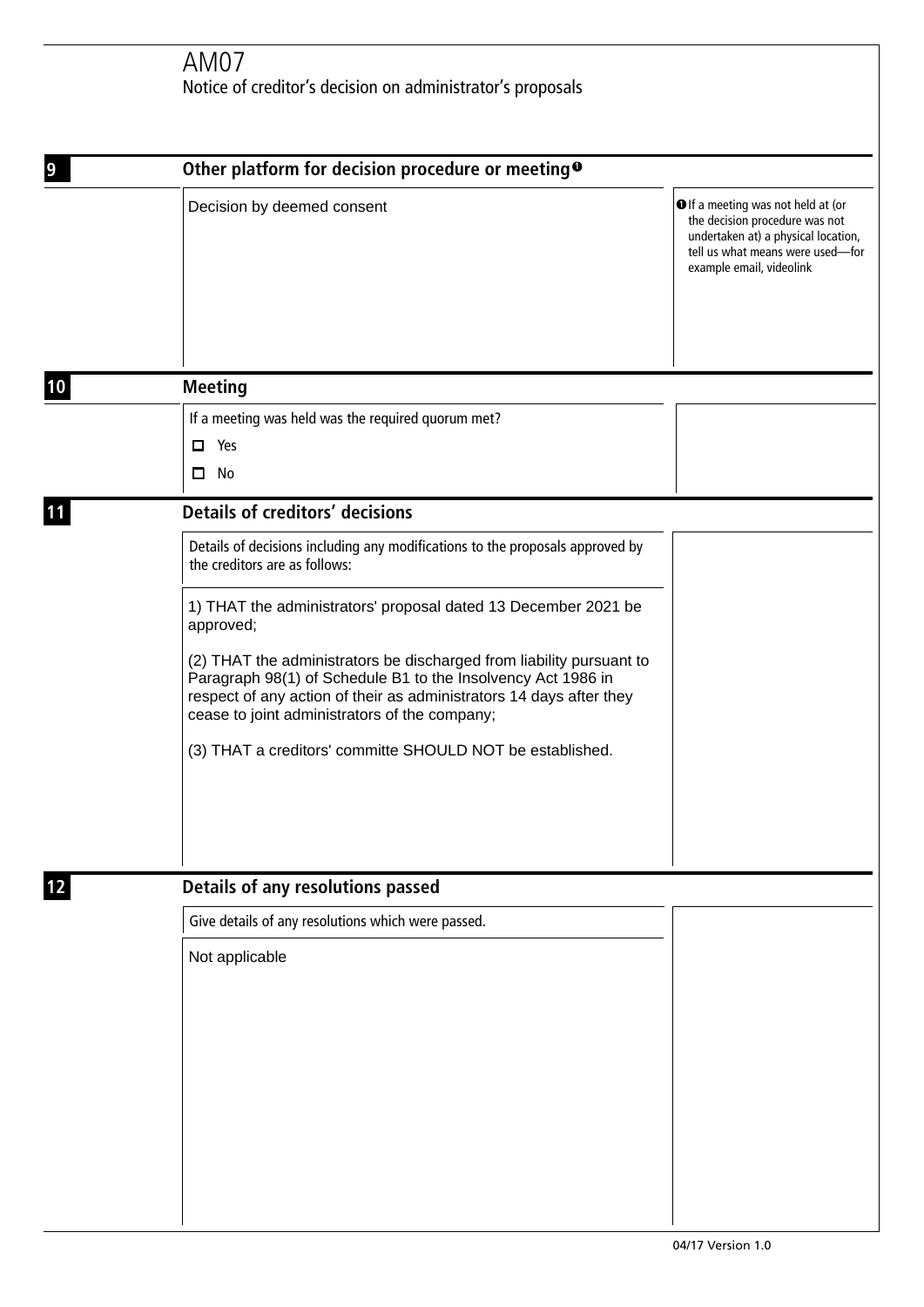AM07 Notice of creditor's decision on administrator's proposals

| 13                           | Date and time of decision made or resolution passed                                                                                      |  |
|------------------------------|------------------------------------------------------------------------------------------------------------------------------------------|--|
| Date                         | $\int_{0}^{\infty}$<br>$\mathsf{I}^{\mathsf{m}}$ <sub>1</sub><br>$\begin{bmatrix} y_0 & y_2 & y_2 \end{bmatrix}$<br>$\sigma^{\nu}$<br>٥î |  |
| Time                         | $m_{\overline{5}}$<br>$\mathsf{I}^{\mathsf{m}}$ 9<br>$^{\circ}$ 3<br>" າ                                                                 |  |
| 14                           | Sign and date                                                                                                                            |  |
| Administrator's<br>signature | Signature<br>William<br>Χ                                                                                                                |  |
| Signature date               | 1 <sup>d</sup><br>$^{\text{Id}}$ 5<br>$1^{\mathrm{m}}$ 0<br>$\mathbf{m}_{1}$<br>$^{\prime}$ 2<br>190<br>റ<br>ົ                           |  |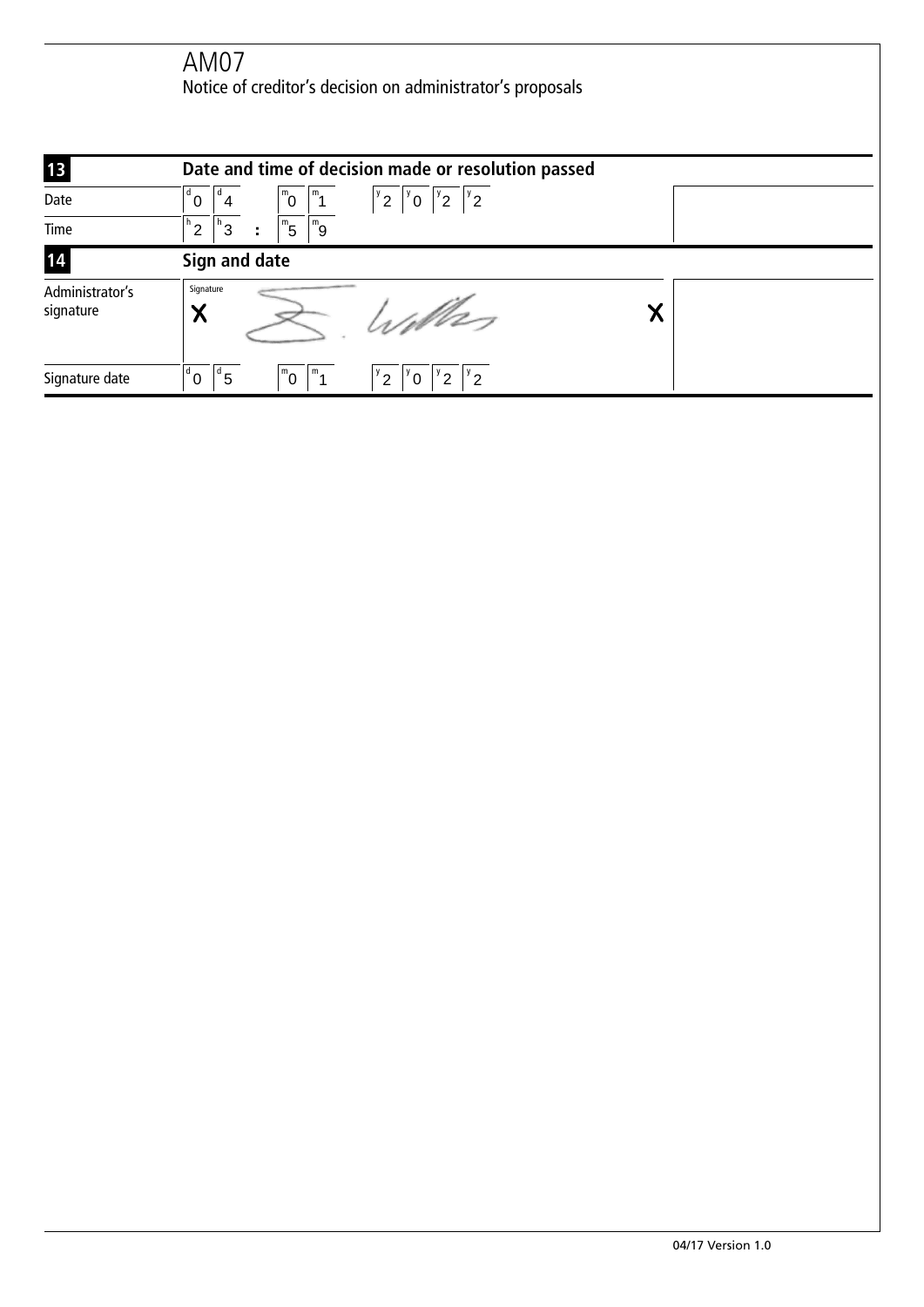| <b>Important information</b>                                                                                                                                                                                                                        |  |
|-----------------------------------------------------------------------------------------------------------------------------------------------------------------------------------------------------------------------------------------------------|--|
| All information on this form will appear on the<br>public record.                                                                                                                                                                                   |  |
| Where to send<br>M                                                                                                                                                                                                                                  |  |
| You may return this form to any Companies House<br>address, however for expediency we advise you to<br>return it to the address below:<br>The Registrar of Companies, Companies House,<br>Crown Way, Cardiff, Wales, CF14 3UZ.<br>DX 33050 Cardiff. |  |
|                                                                                                                                                                                                                                                     |  |
|                                                                                                                                                                                                                                                     |  |
| <b>Further information</b>                                                                                                                                                                                                                          |  |
| For further information please see the guidance notes                                                                                                                                                                                               |  |
| on the website at www.gov.uk/companieshouse<br>or email enquiries@companieshouse.gov.uk                                                                                                                                                             |  |
| This form is available in an                                                                                                                                                                                                                        |  |
| alternative format. Please visit the<br>forms page on the website at<br>www.gov.uk/companieshouse                                                                                                                                                   |  |
|                                                                                                                                                                                                                                                     |  |